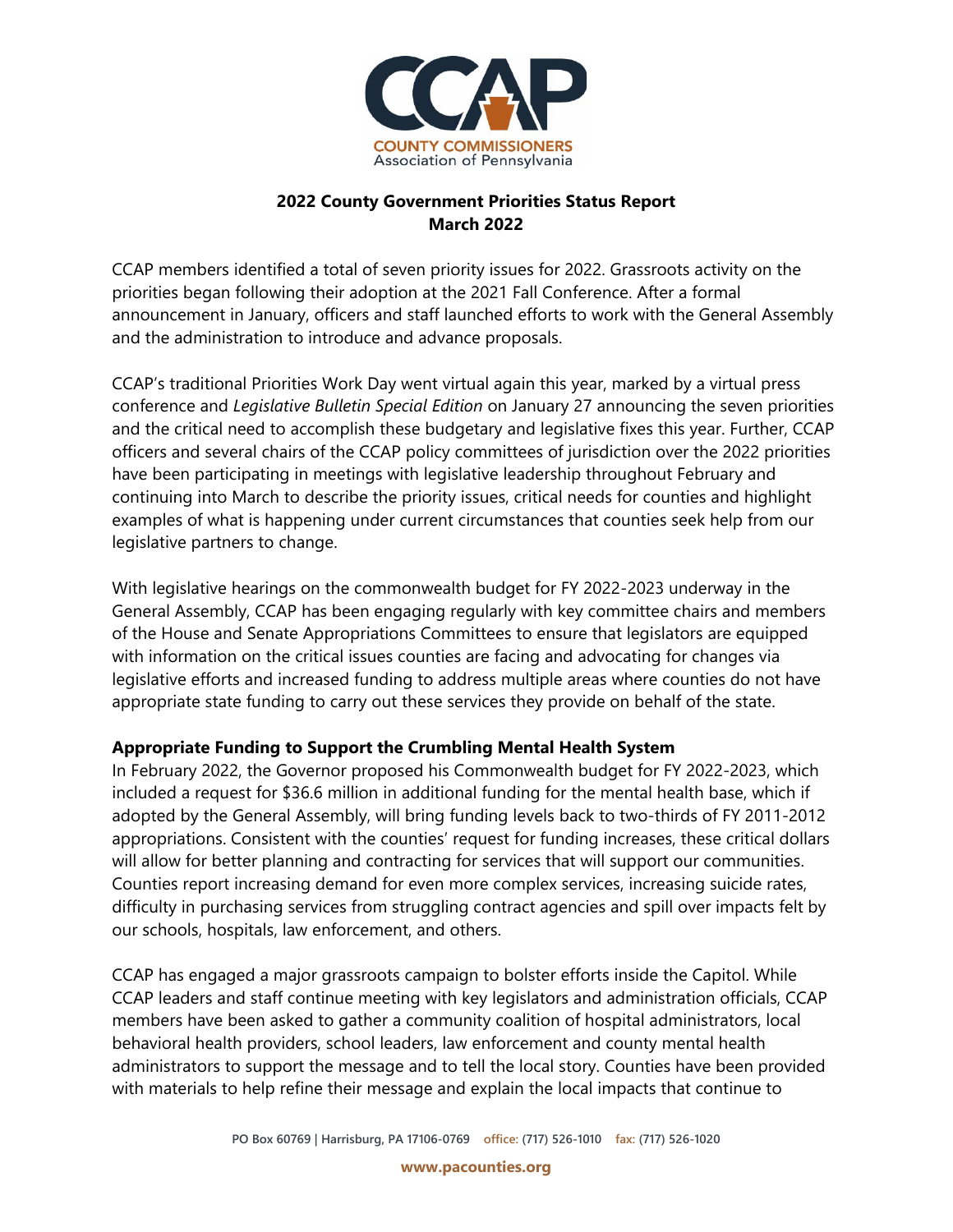worsen without critical support. CCAP has also engaged with various health care, school and other community partners at the statewide association level to provide information and educational resources on the importance of jointly advocating to fortify the community mental health base over bifurcated requests to stand up individual programs or line items.

Counties and the state will partner on additional messaging to support increased mental health funding as well. Additionally, CCAP has been engaging with local media outlets to ensure this critical need is heard, as well as engaging with White House representatives on President Biden's recently announced plans to support mental health care at the federal level.

### **Human Services Workforce Crisis**

In the Governor's proposed FY 2022-2023 budget, there is a significant emphasis on education and workforce development, proposing \$3.2 million toward the creation of a statewide longitudinal data system that will link data sets across the childcare, education and workforce continuum to better understand education and workforce outcomes, with the data to be used to inform policy and programming decisions.

CCAP is planning to offer a seminar on the human services workforce at its upcoming Spring Conference. This breakout session will educate members on recruitment and retention surrounding human services and strategies counties might consider to successfully navigate recruitment and retention issues they have been facing. Additionally, another breakout session is centered around building a better workplace culture to provide additional support to counties in attracting and keeping human talent in an increasingly competitive hiring market.

# **Broadband Expansion**

With the promise of significant federal funding that can be used for broadband expansion and other infrastructure projects to the state and counties, CCAP has continued to engage the General Assembly, administration and other stakeholders in targeted conversations to share the work of counties in broadband expansion efforts and identify opportunities to partner in education, planning and deployment initiatives.

A key component to securing federal funding and investing in Pennsylvania's broadband infrastructure was the creation of the Statewide Broadband Development Authority established under [Act 96 of 2021.](https://www.legis.state.pa.us/cfdocs/billInfo/billInfo.cfm?sYear=2021&sInd=0&body=H&type=B&bn=2071) The authority, which held its first meeting February 15, serves as the onestop-shop for broadband in Pennsylvania and is responsible for strategic planning and funding for broadband development to unserved areas and underserved areas, including access to millions in federal funding allocated to the commonwealth in the Infrastructure Investment and Jobs Act.

Pennsylvania is guaranteed at least \$100 million for broadband under the federal infrastructure law, with the prospect of applying competitively for more dollars under the act's \$42 billion Broadband Equity, Access and Deployment (BEAD) program. To access funds, the authority must develop a statewide broadband plan, which is required to include local government input, and will further be creating a broadband project repository, which will help provide a more complete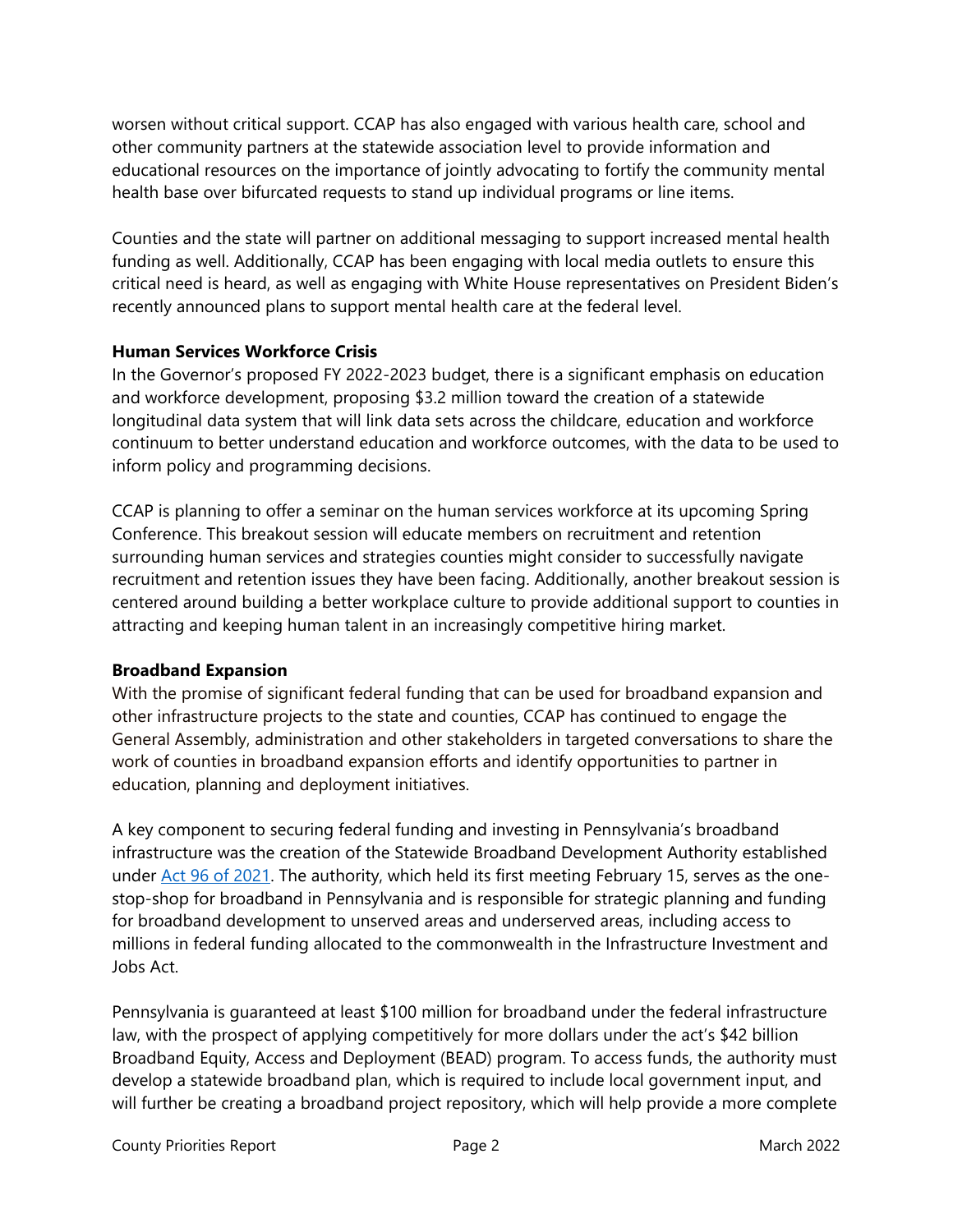picture of ongoing projects and infrastructure available for deployment in the commonwealth. Members of the authority include the secretaries of Agriculture, Department of Community and Economic Development, Education, General Services and Budget; the Public Utility Commission chair, Center for Rural Pennsylvania executive director and four legislative caucus appointees, Sen. Kristin Phillips-Hill (R-York), Sen. John Kane (D-Philadelphia), Rep. Carl Metzgar (R-Somerset) and former CCAP member Rep. Pam Snyder (D-Washington). CCAP has engaged many authority members in conversation about how counties have invested in broadband, including providing local stories and examples that demonstrate counties are ready to help the authority with their work to bridge the digital divide in the commonwealth.

Relatedly, CCAP recently submitted comments to the National Telecommunications and Information Administration (NTIA) request for comments on their Bipartisan Infrastructure Law (BIL) implementation efforts, specifically related to policy and program considerations associated with new broadband grant programs authorized and funded by the BIL, including the BEAD Program, the Enabling Middle Mile Broadband Infrastructure Program and the State Digital Equity Planning Grant Program. Comments focused on the need for county and local level input in decision making in broadband development and deployment plans as well as highlighting the work of counties in deployment initiatives. We anticipate further guidance issued by the NTIA on these programs later this spring.

In early March, CCAP hosted a County Virtual Broadband Forum, which provided a networking opportunity for counties to share information on their broadband deployment projects and share ideas and ask questions related to ongoing projects, next steps and opportunities for partnerships. This virtual networking opportunity, coupled with the broadband poster session and state agency office hours that are to be held during the CCAP Spring Conference, is the next step in ensuring counties have the ability and capacity to share best practices and local experiences with their peers. Additionally, CCAP is continuing to identify other areas and opportunities where counties can showcase their ideas and learn from other counties' successes and challenges, and be better positioned to share their efforts with the state and with the public.

# **Appropriate Funding and Reform for the Children and Youth System**

In the FY 2022-2023 proposed budget, the Governor requested \$2 billion toward the children and youth system, with the child welfare budget specifically proposed to increase by \$181 million. The budget proposed an increase in funding for Community Based Family Centers. The implementation of the Family First Act will begin during this budget cycle, which adds some upcoming uncertainty to the budget process.

During upcoming Spring Conference, a breakout session will focus on helping counties better understand and respond to the impacts of complex cases in the children and youth system where mental health, addiction and criminal justice concerns collide in a way that requires highly specialized treatment for some children and resultantly often requires expertise and resources that counties simply do not have or have the funding and capacity to build. CCAP continues to seek assistance from its state partners to assist with a statewide response and treatment system for these complex child welfare cases.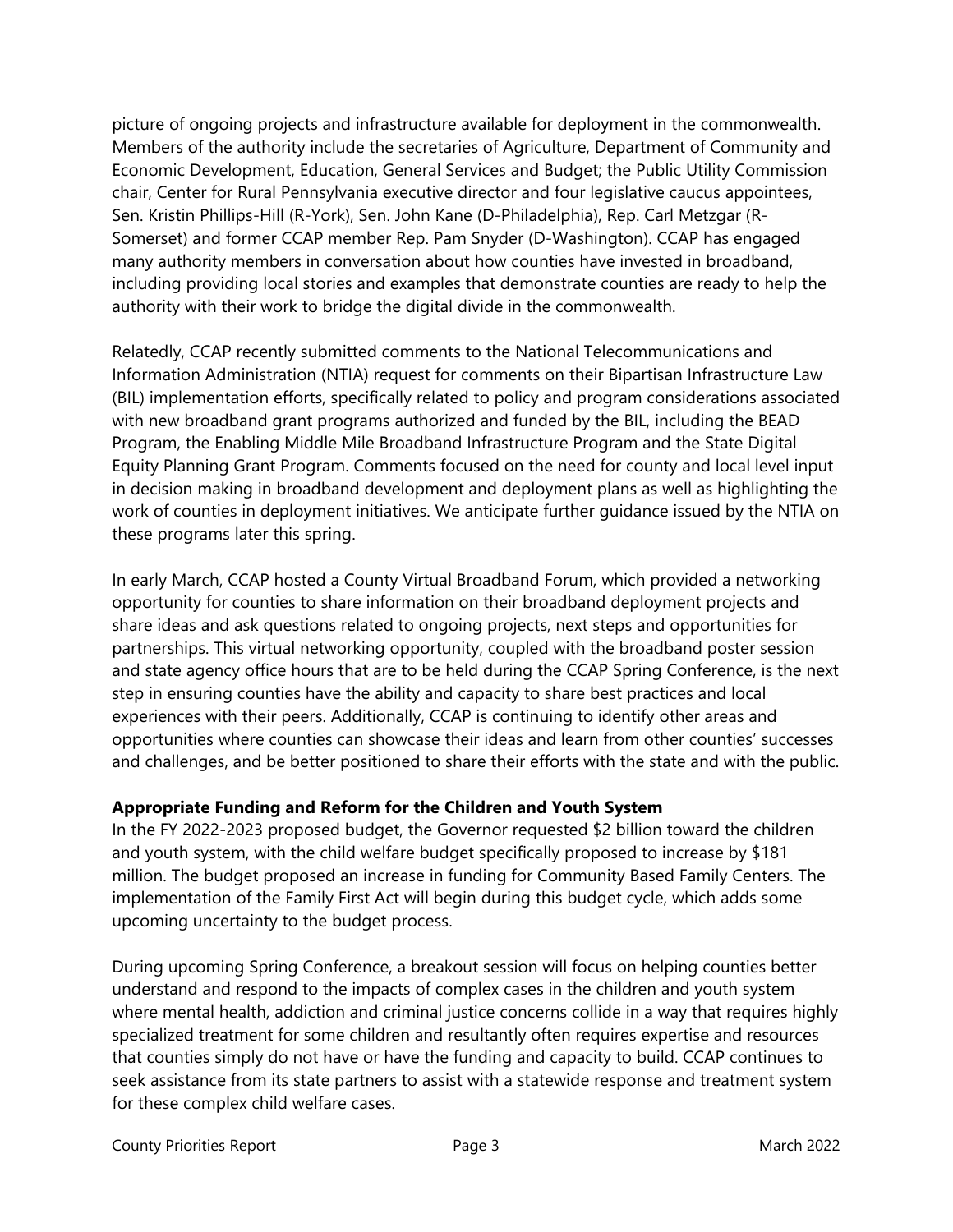### **Promote Election Integrity**

While prospects for moving legislation to improve Act 77 appear slim while litigation is pending on the constitutionality of the act, CCAP has continued to take advantage of opportunities to advocate for resolving ambiguities and gaps in the Election Code, as well as supporting measures related to pre-canvassing and mail-in ballot application deadlines. The Senate State Government Committee held a hearing on February 15 on bipartisan election reforms. CCAP president Daryl Miller and CCAP Elections Reforms Committee chair Sherene Hess presented [testimony](https://www.pacounties.org/getmedia/e1d440b1-8393-4b79-9eb5-7b8e24c2ba7f/20220215ElectionsTestimonySenateISG.pdf) on CCAP's two 2022 elections reforms priorities, noting the challenges that counties have been facing related to elections since the implementation of Act 77 of 2019 and that, ultimately, the voters must have the utmost confidence in the integrity of the election process and that existing ambiguities in election laws must be resolved so that counties have clear rules that can be implemented across the commonwealth.

The Bipartisan Policy Center, which also testified at the hearing, is working to try to put together a work group including legislators, the administration, CCAP and county representatives in an effort to bring everyone to the table to find common ground for legislative movement.

CCAP continues to monitor the multiple sets of litigation related to redistricting and Act 77, and at the direction of the Board CCAP filed an amicus in the state redistricting case to educate the court on the impacts the timing and decisions are having on county administration of the May primary. A messaging and public relations by CCAP and counties supplemented the filing.

## **911 Funding and Reauthorization**

CCAP has also begun outreach to pertinent agency secretaries, staff, legislators and their staff on the implementation of 988, the three-digit suicide hotline, on current 911 systems as well as potential future impacts on the ability to increase the 911 surcharge fee if needed. While we understand the intent of 988 is to create a separate (or even co-located) call-taking and dispatch system, there are many unknowns of exactly how the two systems will be connected or work in partnership. Additionally, the state has received federal authorization to implement a surcharge fee to fund 988, which may significantly hinder the ability for counties to seek a surcharge fee increase to fund the growing costs for 911 system maintenance and operation. CCAP staff will continue to discuss impacts with the Department of Human Services, PEMA and the General Assembly to ensure 988 can be implemented while mitigating negative consequences to 911 system service and capacity.

#### **Funding and Resources for Elections**

With so many additional processes and procedures resulting from the implementation of Act 77 of 2019, CCAP has been working to assure that any legislative proposals with new elections requirements for counties consider and include appropriate resources to cover new or increased costs as well as appropriate time to implement any new procedures. Even though no additional state funding for county election operations was proposed in the Governor's FY 2022-2023 budget, CCAP has found several opportunities to continue to promote this need and to call attention to the additional costs that may be added due to circumstances beyond counties' control.